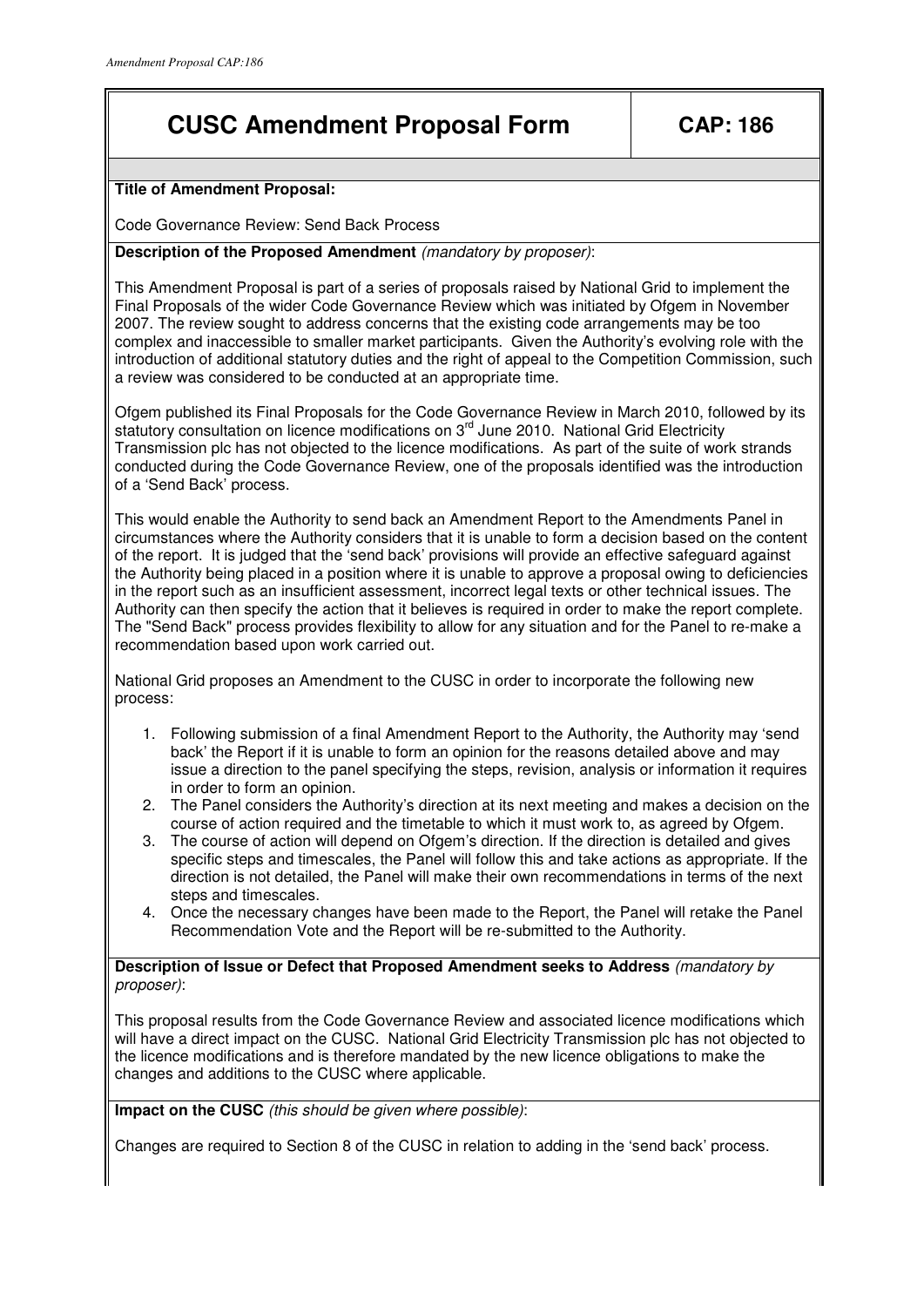### **Impact on Core Industry Documentation** (this should be given where possible):

None anticipated

**Impact on Computer Systems and Processes used by CUSC Parties** (this should be given where possible):

None anticipated.

**Details of any Related Modifications to Other Industry Codes** (where known):

National Grid intends to raise similar proposals to both the BSC and the UNC, in line with the timetable which has been published to the industry in June 2010. These modification proposals will not interact with the changes proposed to the CUSC.

**Justification for Proposed Amendment with Reference to Applicable CUSC Objectives\*\***  (mandatory by proposer):

National Grid considers that implementation of this Amendment Proposal would better facilitate the following Applicable CUSC Objective:

(a): "the efficient discharge by the licensee of the obligations imposed upon it under the Act and by this licence", specifically with regard to the obligation under standard condition C10 of the licence, by permitting the Authority to send back an Amendment Report and issue a direction to the Panel if they cannot properly form an opinion.

This is a mandatory requirement under the new Licence Modifications which National Grid Electricity Transmission plc has not objected to.

| <b>Details of Proposer:</b><br>Organisation's Name:                                                                     | National Grid Electricity Transmission plc                                                                |
|-------------------------------------------------------------------------------------------------------------------------|-----------------------------------------------------------------------------------------------------------|
| Capacity in which the Amendment is<br>being proposed:<br>(i.e. CUSC Party, BSC Party or<br>"National Consumer Council") | <b>CUSC Party</b>                                                                                         |
| <b>Details of Proposer's Representative:</b><br>Name:<br>Organisation:<br>Telephone Number:<br>Email Address:           | Emma Clark<br>National Grid Electricity Transmission plc<br>01926 655223<br>emma.clark@uk.ngrid.com       |
| <b>Details of Representative's Alternate:</b><br>Name:<br>Organisation:<br>Telephone Number:<br>Email Address:          | Alex Thomason<br>National Grid Electricity Transmission plc<br>01926 656379<br>Alex.thomason@uk.ngrid.com |
| <b>Attachments:</b><br>Appendix 1 – Legal text to support this Proposal                                                 |                                                                                                           |

### **Notes:**

1. Those wishing to propose an Amendment to the CUSC should do so by filling in this "Amendment Proposal Form" that is based on the provisions contained in Section 8.15 of the CUSC. The form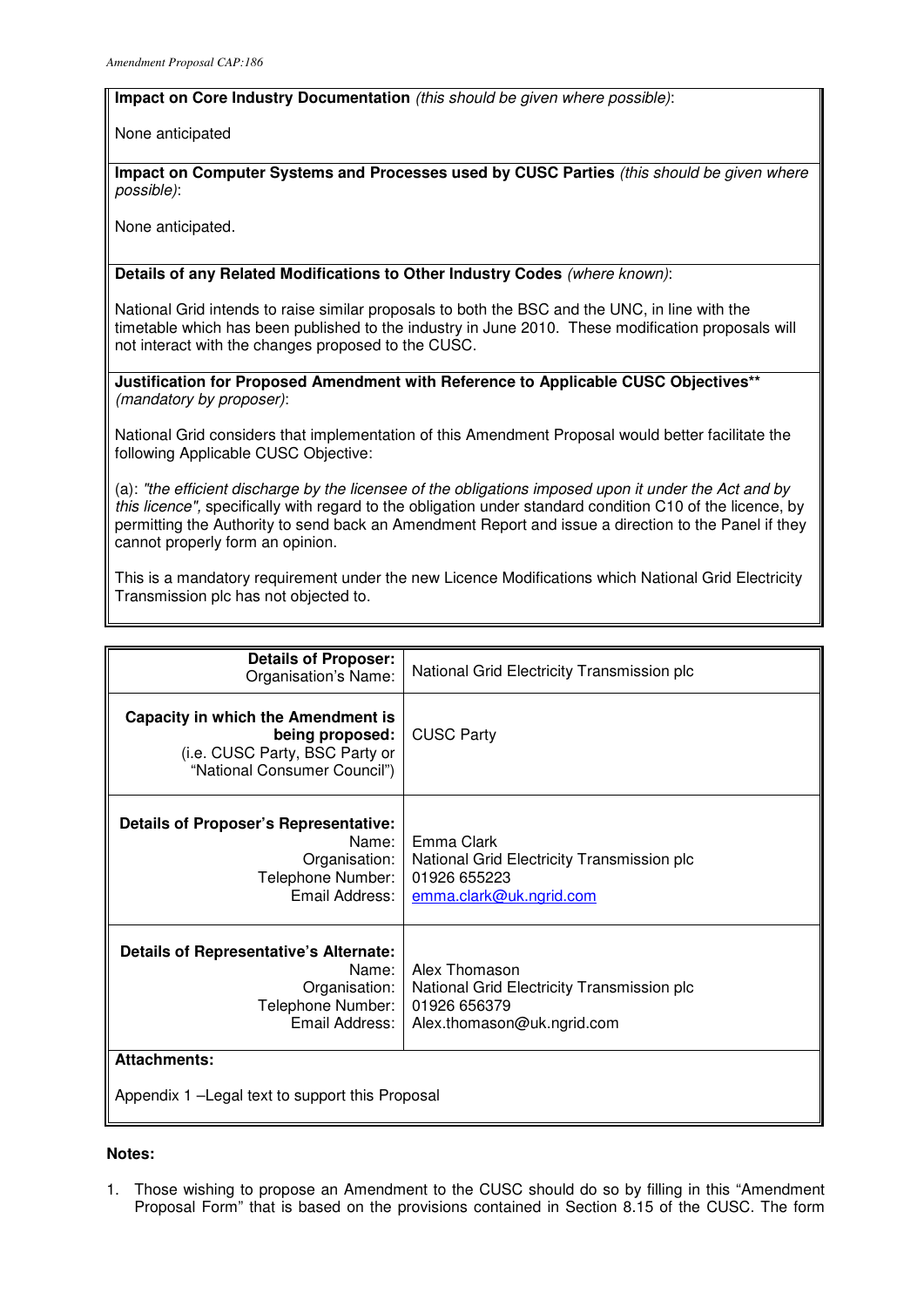seeks to ascertain details about the Amendment Proposal so that the Amendments Panel can determine more clearly whether the proposal should be considered by a Working Group or go straight to wider National Grid Consultation.

2. The Panel Secretary will check that the form has been completed, in accordance with the requirements of the CUSC, prior to submitting it to the Panel. If the Panel Secretary accepts the Amendment Proposal form as complete, then he will write back to the Proposer informing him of the reference number for the Amendment Proposal and the date on which the Proposal will be considered by the Panel. If, in the opinion of the Panel Secretary, the form fails to provide the information required in the CUSC, then he may reject the Proposal. The Panel Secretary will inform the Proposer of the rejection and report the matter to the Panel at their next meeting. The Panel can reverse the Panel Secretary's decision and if this happens the Panel Secretary will inform the Proposer.

The completed form should be returned to:

Steven Lam Commercial National Grid National Grid House Warwick Technology Park Gallows Hill **Warwick** CV34 6DA

Or via e-mail to: steven.lam@uk.ngrid.com

(Participants submitting this form by email will need to send a statement to the effect that the proposer acknowledges that on acceptance of the proposal for consideration by the Amendments Panel, a proposer which is not a CUSC Party shall grant a licence in accordance with Paragraph 8.15.7 of the CUSC. A Proposer that is a CUSC Party shall be deemed to have granted this Licence).

3. Applicable CUSC Objectives\*\* - These are defined within the National Grid Electricity Transmission plc Licence under Standard Condition C10, paragraph 1. Reference should be made to this section when considering a proposed amendment.